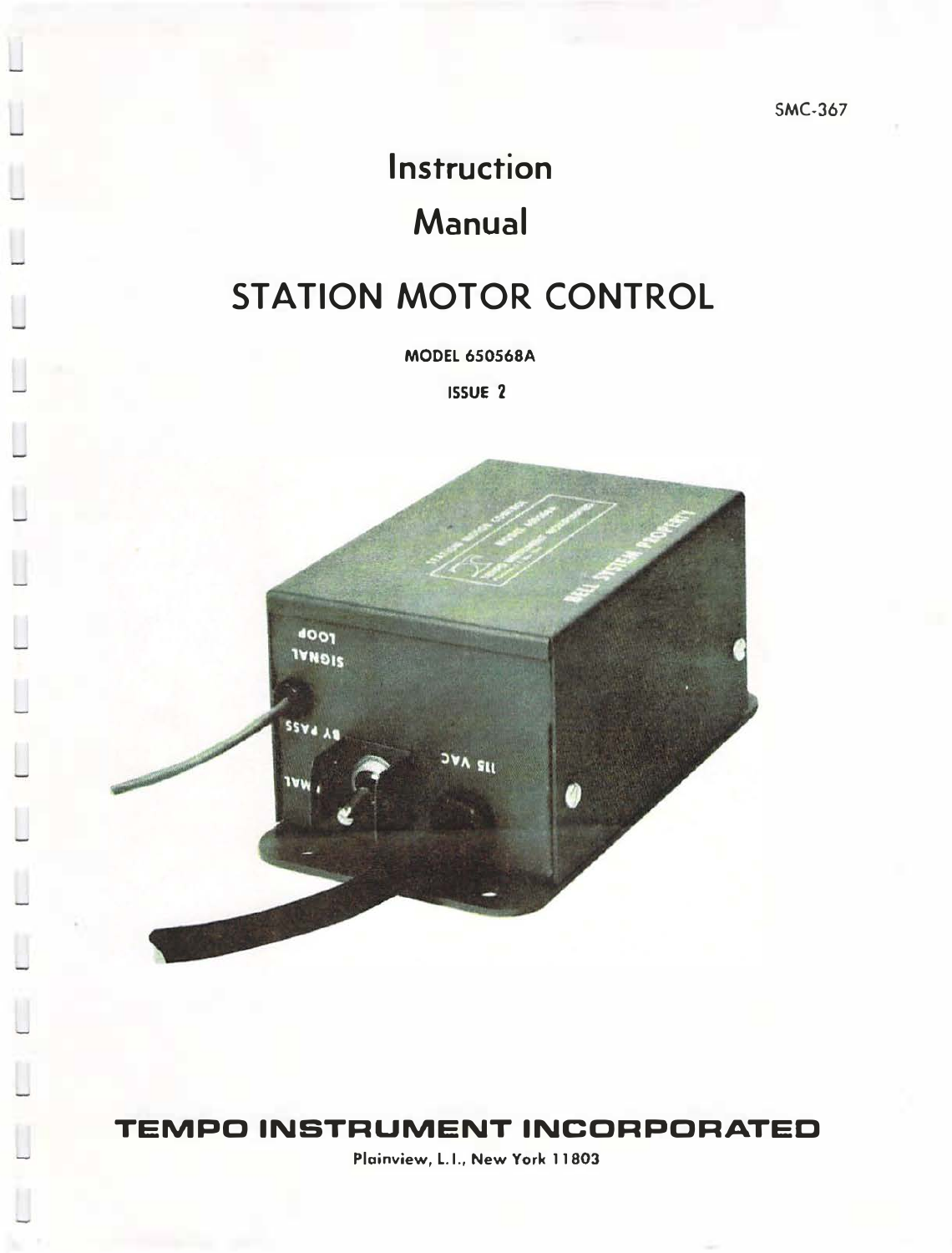#### STATION MOTOR CONTROL

### MODEL 650568A

## **CONTENTS**

 $\bullet$ 

-

 $\hat{\mathbf{r}}$ 

-

 $\frac{1}{4}$ 

 $\mathbf{I}$ 

÷

### PAGE

| 1.0 GENERAL  1             |  |
|----------------------------|--|
| 2.0 FEATURES  1            |  |
| 3.0 SPECIFICATIONS 1       |  |
| 4.0 THEORY OF OPERATION  1 |  |
| $5.0$ INSTALLATION  3      |  |
| 6.0 MAINTENANCE  4         |  |
| 7.0 DRAWINGS  7            |  |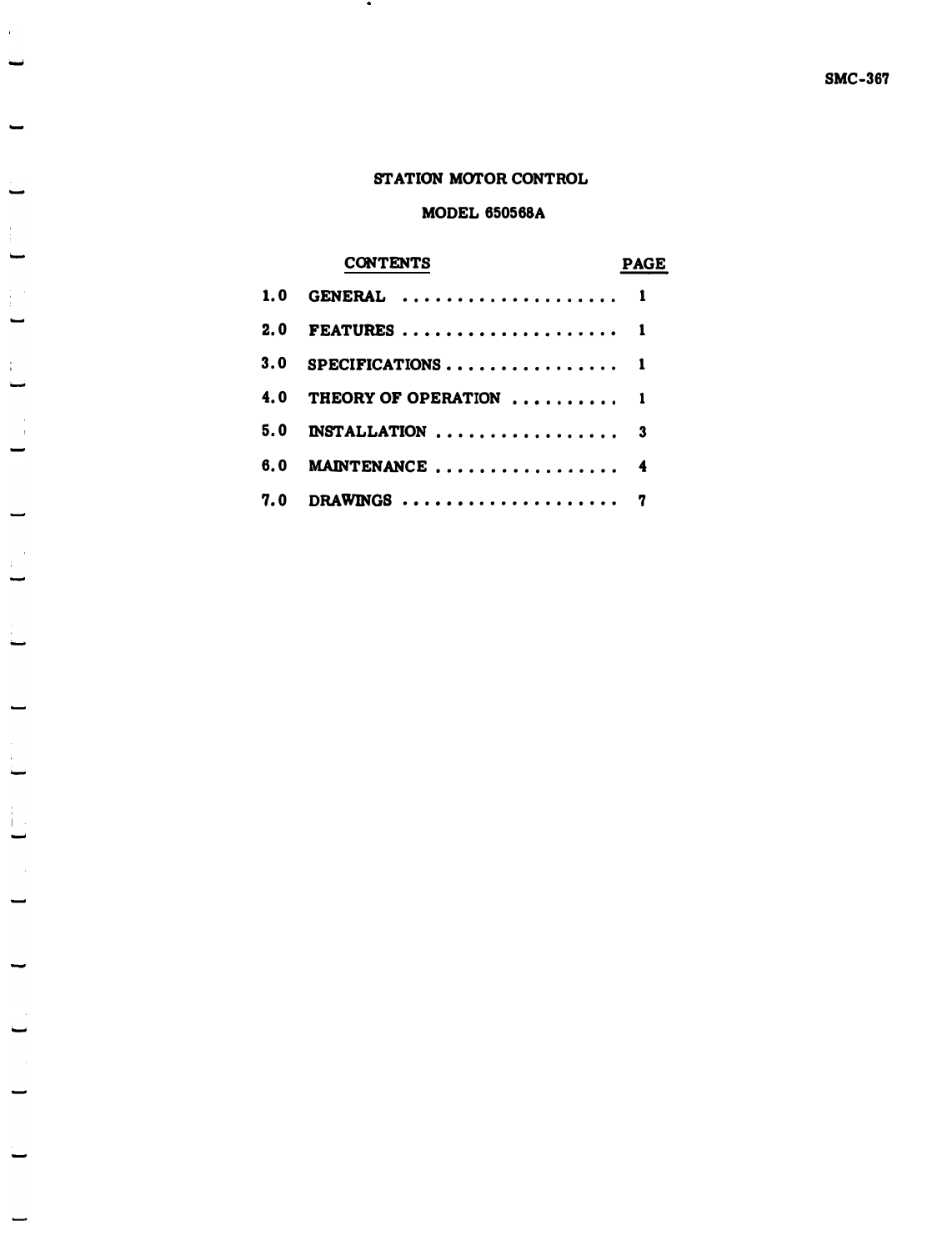#### MODEL 650568A

#### 1.0 GENERAL

1. 1 The Station Motor Control, Model 650568A, is a solid state timing device used where lt is necessary to delay the termination of a controlled event for a specific period of time. A typical application or the unit, which is designed and manufactured by Tempo Instrument Incorporated, Plainview, New York, is to control the 115 VAC supply to a teleprinter motor. The CONTROLLED output of the Station Motor Control, which is connected to the teleprinter motor, will energize 25 milliseconds after the receipt of a "Mark-to-Space" transltion on the Signal Loop, and will remain energized for the set time interval after the last "Mark-to-Space" transition. If no transmission is received prior to the end of this time interval, a relay located in the Station Motor Control will disconnect the 115 VAC supply from the CONTROLLED output, thereby, removing power from the teleprinter motor. Any "Mark-to-Space" transition received thereafter will cause the unit to restore ac power to the teleprinter motor almost instantly. It should be noted that lf the Statton Motor Control has disconnected power to the teleprinter motor, the initial one or two characters received may be garbled as the teleprinter motor requires approximately 100 milliseconds to attain full speed after application or power.

1. 2 The actual time interval before power cutoff occurs Is preset by the manufacturer at 20 minutes. This fixed delay may be readily changed to intervals of  $5$ ,  $10$ , or  $15$  minutes by connecting a jumper wire between certain pairs of plug-in barrier strip terminals as described in the Installation section of this manual.

#### 2. 0 FEATURES

2. 1 The components which constitute the Station Motor Control are solid slate, with the exception of the latching relay and the control relay. The unit is housed in a protective Case Assembly. Operating voltage for the unit is 115 VAC  $\pm 10\%$ . 60 CPS which is applied through a six foot cord provided for this purpose. In addition, two wires are provided for connecting the control line to the Statton Motor Control Signal Loop. The unit is supplied with a dual power outlet, with the receptacles identified as CONTROLLED and OPTIONAL. Both receptacles are factory wired to be controlled by the control relay; however, the OPTIONAL receptacle may be converted to uncontrolled to serve as a 115 VAC, 60 CPS convenience outlet for connection of equipment not requiring control.

2. 2 A Normal/Bypass switch is provided on the Station Motor Control to permit the receptacles to be transferred from controlled operation to convenience operation should operational procedures require this. The unit is shipped from the manufacturer with the switch ln the NORMAL position. When the switch is placed in the BYPASS posltlon, the teleprinter motor wUl operate continuously upon appllcation of power.

#### 3. 0 SPECIFICATIONS

| Time Delay 5, 10, 15 or 20<br>minutes, 20 minutes set at factory                 |
|----------------------------------------------------------------------------------|
| Repeat Accuracy<br>5%                                                            |
| Operating Voltage 115 VAC ±10%,<br>60 CPS                                        |
| Output Relay Contacts S.P.S.T.(N.O.)                                             |
| <b>Contact Current Rating at Controlled</b>                                      |
| Restart Time  25 milliseconds<br>after receipt of "Mark-to-Space" transition     |
| Control Signals:<br>Neutral Loop 15 to 100<br>milliamperes                       |
| Polar Loop 7 to 50<br>milliamperes                                               |
| Voltage Drop Across Input<br>Terminals $\ldots \ldots \ldots$ 2.0 VDC<br>maximum |
| Input Impedance:<br>Neutral Loop 100 ohms<br>resistive                           |
| Polar Loop 200 ohms<br>resistive                                                 |
| Weight 3 pounds,<br>approximately                                                |
| Overall Dimensions $6 \frac{11}{16} \times 3 \frac{1}{2}$<br>$x 2 13/16$ inches  |

#### 4. 0 THEORY OF OPERATION

4.1 Simplified Block Diagram Description. A simplified block diagram of the Station Motor control is shown in figure 1-1. The unit is a Delay-On-Drop-Out Timer which consists of a basic Tempo timing circuit, a latch circuit, an AND Gate and an output circuit.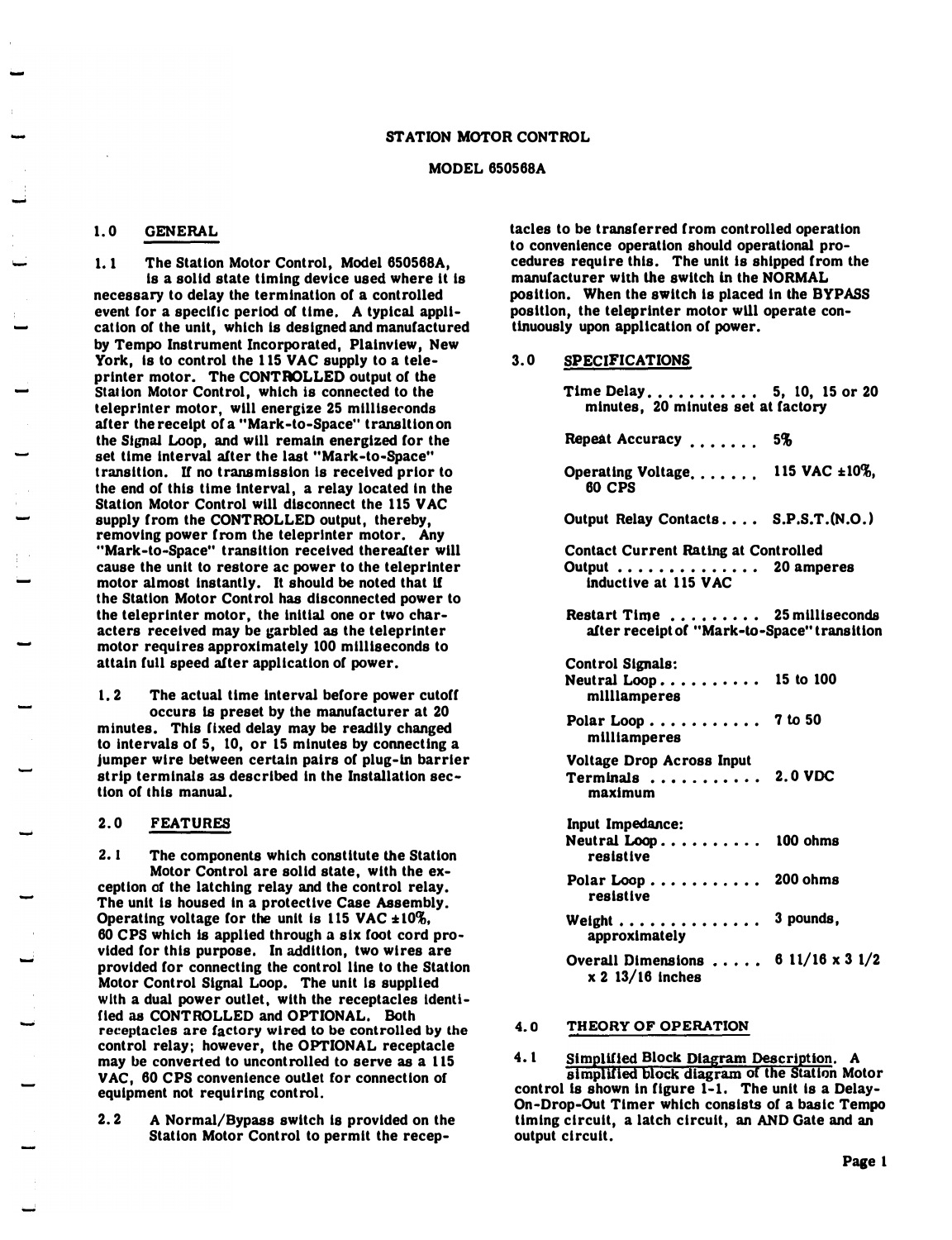

Page 2





4. 1. 1 Reference to the timer logic diagram, contained in figure 1-2, shows that power must be applied continuously to the unit. A signal appearing on the Signal Loop sets the latching circuit which energizes the control relay, turning on the teleprinter motor. "Mark-to-Space" transitions do not affect the latching circuit, which remains in its latched state. However, they do reset the timer. After the last "Mark-to-Space" transition, the timing is initiated.

4. 1. 2 Upon completion of the timing cycle, the latch circuit is reset and the output is deenergized. The timing circuit now reverts to its reset state.

4. 2 Circuit Description. The Station Motor Control schematic diagram is shown in the Drawing section of this manual and should be referred to during the following description. Power is supplied to the circult from a iull-wave rectUier (CRl, CR2) connected to the secondary winding of transformer T1. Inductive kick-back from the loads connected to the CONTROLLED and OPTIONAL receptacle is absorbed in the transient suppressor CR12 which protects control relay Kl from excessively high induced voltages. Since the charging rate of timing capacitor C4 varies with the input voltage applied to the timing circuit, voltage variations during the timing wlll cause changes in the time delay Interval. In order to ensure input voltage stability to the timing circuit, a Zener diode voltage regulator  $(21)$  is included to provide a constant voltage for the RC network, minimizing time delay errors caused by variation in the line voltage. This regulated voltage is maintained at a constant 12 volts by Z1.



US MINUTES



4.2.1 Now consider that portion of the schematic diagram which represents the timing circuit. The essential elements which constitute this circuit may be divided into three parts: a resistorcapacitor network, consisting of timing resistors  $R3$  through R6 and a timing capacitor  $C4$ ; a resistor bias network, consisting of two fixed resistors R7 and R8, variable resistor RIO, and bias diode CR3: and, lastly, a transistor gate circuit, consisting of transistors Ql, Q3 and diode CR4. Transient suppression is provided by capacitors C2, C3 and C5 to protect the circuit from spurious signals imposed on the power line. Since the output transistor of the timing circuit,  $Q4$ , has no effect on the timing, it can be considered external to the tlming circuit.

## 4. 2. 2 The characteristics of the gate circuit are

such that, when the regulated voltage is applied, the base of Ql is positive with respect to the emitter, and the gate is held in an unfired state and appears as a high impedance in parallel with timing capacitor C4. Simultaneously, the gate presents an impedance of several megohms in series with the output circuit Q4 and relay M2. When the regulated voltage is applied, capacitor C4 begins to charge through the timing resistors and continues to charge until the voltage developed across the capacitor exceeds the voltage developed across the bias resistor network (R7, R8 and RlO). As a result, the base of Ql becomes a few millivolts negative with respect to the emitter. At this point the gate fires.

4. 2. 3 When the gate fires lt locks in a fired state and applies a voltage step with a rise time of a few microseconds to the output circuit. The impedance in series with the output changes to a few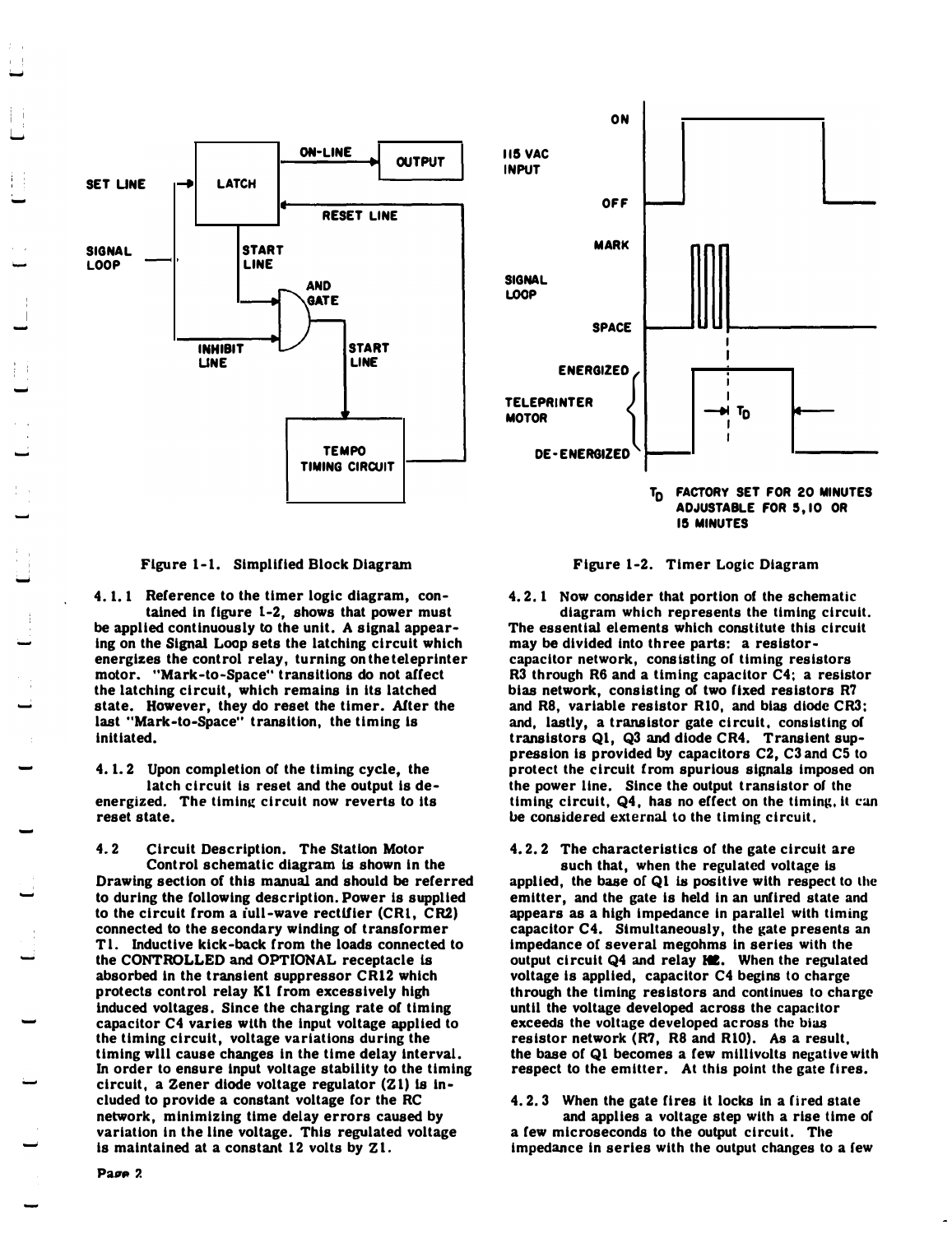ohms, and the impedance in parallel with timing capacitor C4 changes to a few hundred ohms. The output then energizes allowing K2 to open, disconnecting the timer from the regulated supply. The timer is now in its reset state, which is the ready condition to which the timer must be returned before performing another cycle. Another timing cycle is generated upon reapplication of the regulated voltage.

4. 2. 4 Next consider the manner in which the input

signal controls the tlming circuit. A "Markto-Space" transition is applied to the base of transistor Q5 through the Signal Loop llne. Transistor Q5 is turned off by a "Mark-to-Space" transition applying a momentary pulse to the base of  $Q7$ , through <sup>c</sup>apacitor C8 and resistor R24, turning on Q7. The collector of Q7 momentarily goes to ground and as it does so it provides a path to ground for the coil of relay K2, energizing the relay. Relay K2, once energized, latches through diodeCRll and the closed relay contacts. Once relay K2 latches, a path <sup>t</sup><sup>o</sup> ground is provided for the coil of control relay K1 which energizes and applies line voltage to the outlet receptacles.

4. 2. 5 Additional "Mark-to-Space" transitions do not affect the latching circuit, which remains in its latched state. It does, however, allow diode CR5 to conduct, turning off transistor  $Q2$ , discharging timing capacitor C4 and resetting the timer. When the "Mark-to-Space" transitions end, the time delay commences. After the time delay, Q4 shorts out relay K2 which de-energizes control relay Kl. The cl rcuit is now in its reset state until receipt of another "Mark-to-Space" transition via the Signal Loop.

#### 5. 0 INSTALLATION

-

-

-

-

5. 1 The Station Motor Control may be mounted in any position, on the wall, floor, side of a teleprinter, or other suitable surface; however, it should be located conveniently on or near the teleprinter or other device to be controlled. Consideration must be given to the location of the unit relative to the l15 VAC outlet, the teleprinter power cord, and the data circuit input. If the unit is to be mounted in a location not readily accessible, it may be desirable to proceed with the installation connections and operational tests before securing the unit to Its final location.

5. 2 The Station Motor Control outline dimensions and mounting hole locations are shown on the assembly drawing located in the Drawing section of this manual. Two of the mounting holes are on  $2-1/4$ inch centers to permit 19-inch relay rack installation. Mounting bolts and <sup>s</sup>elf-tapping metal screws are provided with the unit to facilitate installation.

CAUTION: WHEN POWER IS CONNECTED TO THE MOTOR CONTROL UNIT DANGEROUS AC VOLTAGE IS EXPOSED ON TER-MINALS, RECEPTACLE, SWITCH, RELAY, AND OTHER COMPONENTS.

5. 3 Wllh power removed from the Station Motor Control, remove the four binding head screws, two located on each side of the unit, and remove cover.

5. 4 Polar Loop Conversion. The unit is wired at the factory for neutral loop operation. If it is desired to convert the untt for polar loop operation, a jumper wire must bo removed from barrier strip terminals 5 and 6.

5. 5 Time Delay Conversion. The time delay of the unit Is factory set for 20 minutes; however, the delay may be changed from 20 minutes to 5, 10, or 15 minutes by installing a jumper wire between the applicable barrier strip terminals as indicated in the Time Table shown below.

#### CAUTION: DO NOT SHORT OR CONNECT JUMPERS TO ANY TERMINALS OR COMPONENTS OTHER THAN THOSE INDICATED IN THE TABLE.

#### TIME TABLE

| TIME DELAY<br>(MINUTES) | JUMPER<br><b>CONNECTION</b> |  |  |
|-------------------------|-----------------------------|--|--|
| 5                       | $1$ and $4$                 |  |  |
| 10                      | $1$ and $3$                 |  |  |
| 15                      | $1$ and $2$                 |  |  |
| 20                      | <b>No Connection</b>        |  |  |

5. 6 Dual Outlet. The Station Motor Control is normally wired with both outlets under the control of the cutoff relay. The OPTIONAL outlet may be wired uncontrolled to serve as a 115 VAC convenience outlet by removing the jumper from barrler terminals 8 and 9 and connecting the jumper between barrier strip terminals 7 and 8.

- NOTE: IT WILL BE NECESSARY TO OPEN THE INPUTCIRCUIT TO THE TELEPRINTER AND TO MAKE TESTS TO CHECKOUT THE INSTALLATION. IT IS RECOM-MENDED, THEREFORE, THAT THE LOOP BE REMOVED FROM SERVICE AND CONNECTED TO A DUMMY CIR-CUIT AT THE CENTRAL OFFICE UNTIL THE INSTALLATION IS COMPLETE.
- 5. 7 Interconnection. A diagram which illustrates the interconnection of the Station Motor Control and a teleprinter is shown in figure 1-3. Refer to this figure, and insert the two-conductor cable in series with the de Signal Loop. The red wire of the cable is positive and the black wire is negative. Any convenient connecting place may be used, such as a loop switchboard or teleprinter where terminal connectors are available.
- CAUTION: WHEN POWER IS CONNECTED, BE-WARE OF TOUCHING ANY TERMINALS OTHER THAN THOSE SPECIFIED. DANGEROUS AC VOLTAGE IS EXPOSED.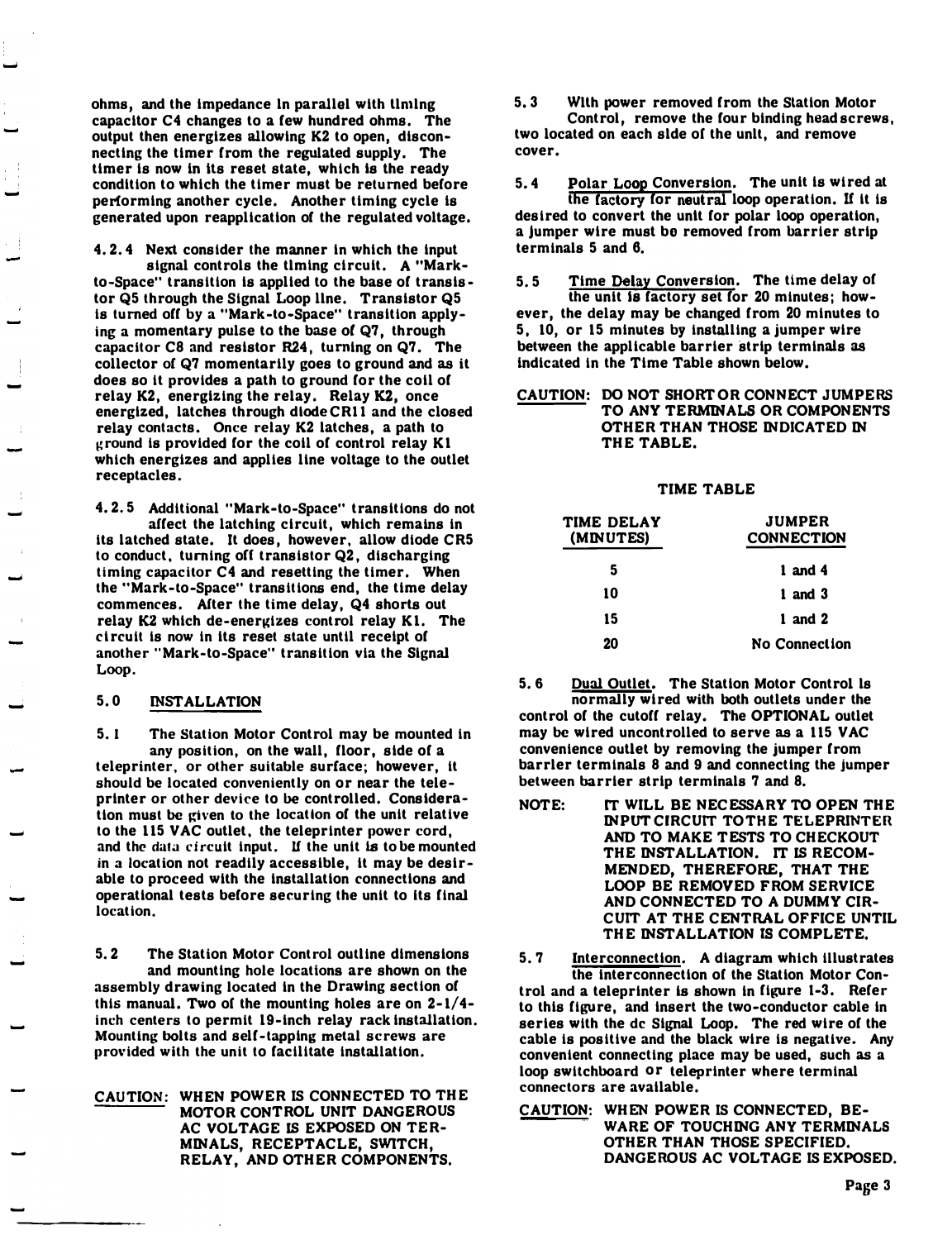

#### Figure 1-3. Interconnecting Diagram

5. 8 Plug the teleprinter power cord into the Station Motor Control outlet designated as CONTROLLED, and plug the Station Motor Control power cord lnto a 115 VAC, 60 CPS outlet. The power cord plug is a three-conductor connector, therefore, if the cord is plugged into a grounded outlet and, lf the teleprinter has a three-conductor plug, the teleprinter chassis and the Statton Motor Control will be at ground potential. If  $a^2$ -wire to 2-wlre adapter plug Is used, lt 1s recommended that a ground wire be connected separately.

5. 9 Operational Checks. After connecting the Station Motor Control as specified in 5. 7

and 5. 8, the system should be checked as follows: a. Verify that the Station Motor Control bypass switch is positioned to NORMAL.

b. With the Signal Loop idle, apply a temporary jumper across terminals 1 and 4, shorting out timing resistors R3, R4 and R5.

c. Transmit several characters from the teleprinter keyboard, or otherwise open and close the circuit. The teleprinter motor should go on 25 milliseconds after receipt of a "Mark-to-Space" transition, indicating that the CONTROLLED outlet is energized.

d, Again transmit a few characters from the teleprinter keyboard (or open and close the circuit a few times) to reset the timing circuit. Note that 5 minutes later the output relay deenergizes causing the teleprinter motor to stop. If the unit falls to time-out, refer to the Maintenance section for further test.

e. Introduce a single character or momen· tary "Mark-to-Space" transition. The cutoff relay should energize and restore power to the outlets. If

the unit fails to reset, refer to the Maintenance section for further tests.<br>f. Remove temp

Remove temporary jumper from terminals 1 and 4.

g. The procedure performed In steps c through f were arranged to speed-up the check out of the unit. If desired, steps c through f may be repeated without the jumper, testing the unit for the full timing interval of 20 minutes.

h. Unless it is necessary to make further tests, or to change the time-interval as described in paragraph  $5.5$ , unplug the power cord and replace the cover.

i. Finish mounting the unit lf this has not been completed. Reconnect power to the unlt, return loop to service, and check loop current.

#### 6.0 MAINTENANCE

- 6.1 The Station Motor Control is designed for minimum maintenance. Troubleshooting is performed using standard test equipment such as an oscllloscope, Tektronics Model 504A, or equivalent and a Simpson multimeter Model 260, or equivalent. As replacement of component parts is straightforward, no detailed removal procedures are given: however, when replacing parts, it is recommended that unsoldered wiring be tagged, or otherwise identified, to facilitate reassembly. If it becomes necessary to replace components of the printed circuit board, take care not to overheat the board. Figure 1-4 is provided as a guide for Station Motor Control component locations and should be referred to when replacing or ordering parts .
- NOTE: IN THE TEST DESCRIBED BELOW, VOLTAGE CHECKS ARE SPECIFIED AT VARIOUS TEST POINTS. THESE MEA-SUREMENTS ARE WITH REFERENCE TO CIRCUIT GROUND WHICH APPEARS ON THE NEGATIVE SIGNAL LOOP<br>TERMINAL. DO NOT USE CHASSI DO NOT USE CHASSIS GROUND, AS THIS WILL CAUSE DAMAGE TO THE UNIT.
- 6. 2 Station Motor Control Fails to Turn On. If the Station Motor Control fails to turn on. troubleshoot the unit as follows:

a. Check for the presence of 115 VAC input power.

Check fuse F1 for an open condition.

c. Check for  $+40$  volts  $\pm 10$  volts across capacitor Cl. U voltage is not present, check rectifiers CR1 and CR2 or transformer T1.

d. Check for approximately 25 volts across coil of relay K1. If voltage is present, check the coil of Kl. The DC resistance of the coil should be approximately 300 ohms.

e. Check Signal Loop by applying a steady "Mark" while checking for approximately 100 millivolls between the collector of Q5 and ground.

f. Remove the "Mark." The Collector ofQ5 should go to at least 6 volts, and the collector of Q7 should momentarily go to ground (approximately 100 millivolts), then relay K2 should energize and its contacts close.

g. Check diodes CRlO and CRl l.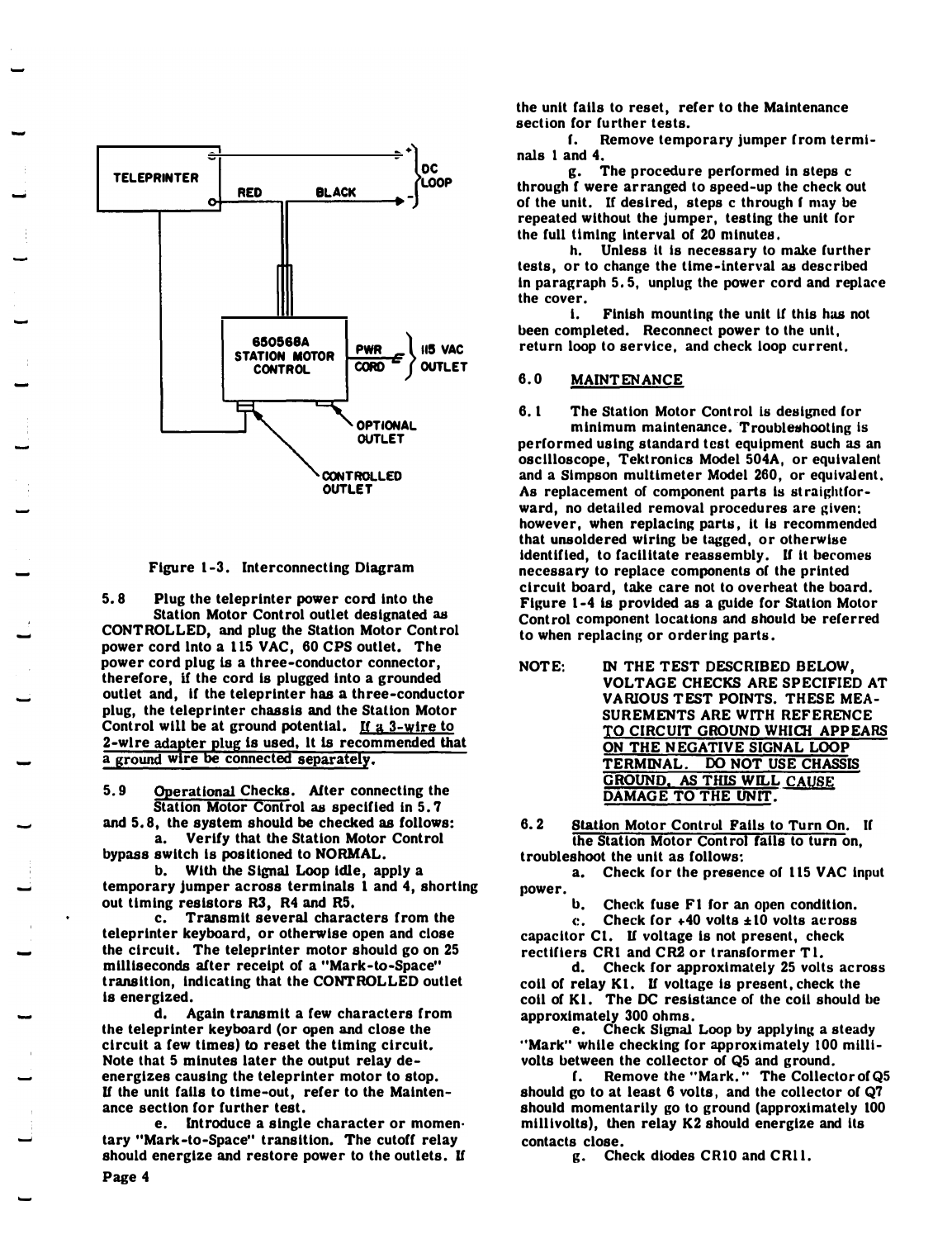

Figure 1-4. Station Motor Control Component Part Locations (Sheet 1 of 3)

-...

Ħ

Ħ

H Ł.

Π

L

Ħ

l

L

Ħ

Π

L

Ħ

J

 $\overline{\phantom{a}}$ 

L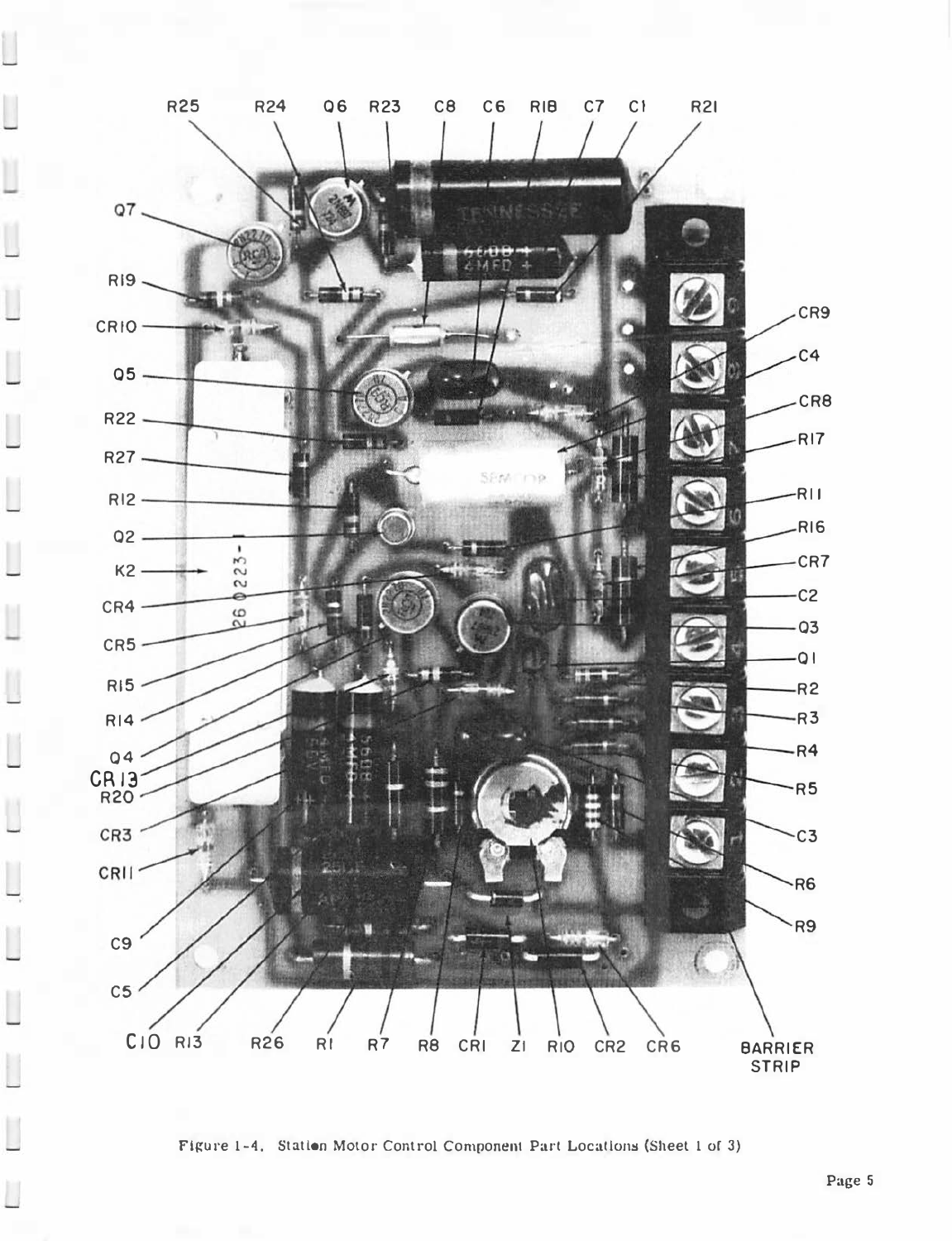

U

 $\Box$ 

 $\begin{array}{c} \hline \end{array}$ 

U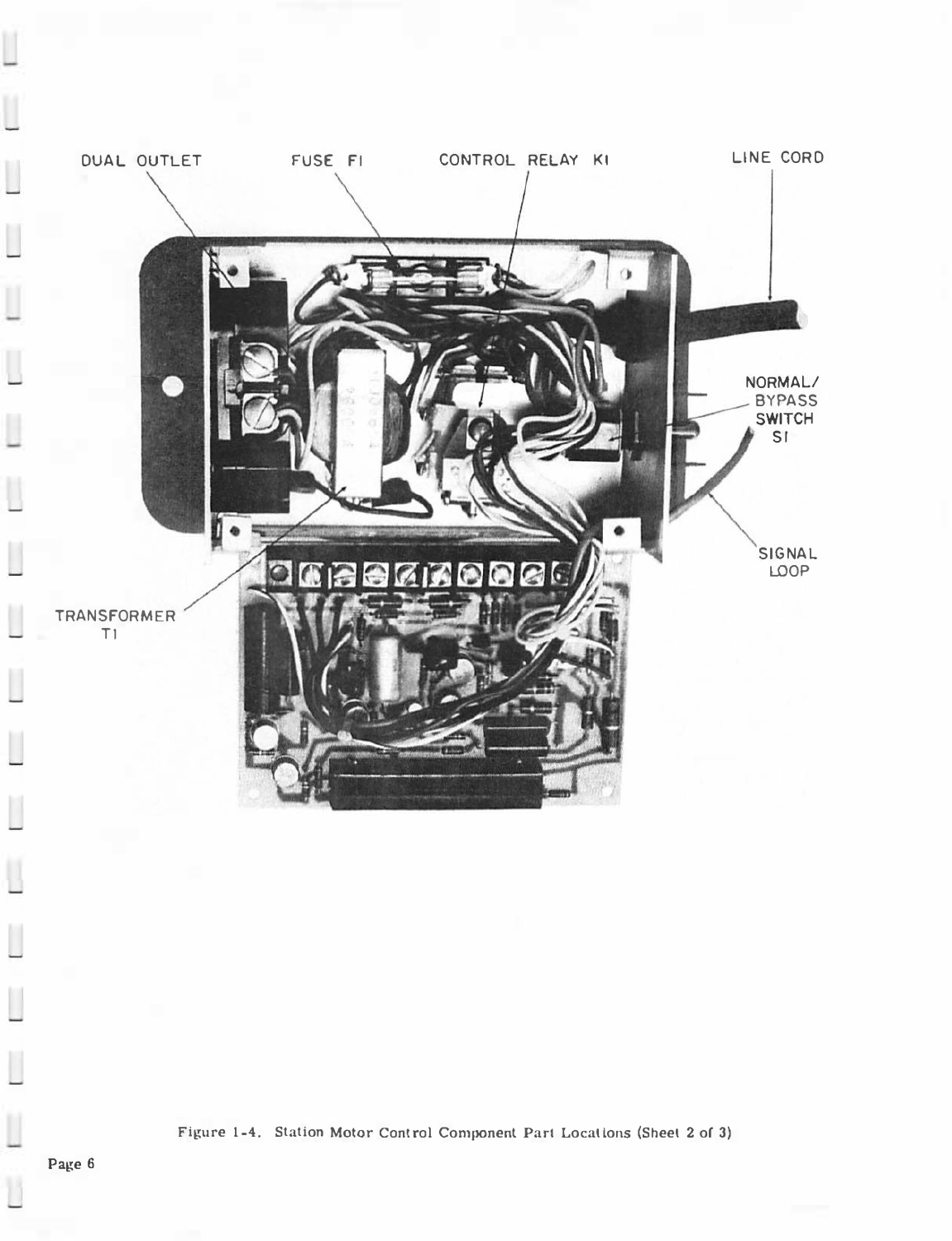| Reference            |                       |                             |                | Tempo Part    |
|----------------------|-----------------------|-----------------------------|----------------|---------------|
| Designation          | ltem                  | Nomenclature                | Unit Qty.      | <b>Number</b> |
|                      |                       |                             |                |               |
| CR1, 2               |                       | <b>Diode</b>                | $\mathbf{2}$   | 260196        |
| CR3-11, 13           | 1 N 483 B             | <b>Diode</b>                | 10             | 260006        |
| CR12                 |                       | <b>Translent Suppressor</b> | $\mathbf{1}$   | 260212-3      |
| 71                   |                       | Diode. Zener                | $\mathbf{I}$   | $260231 - 6$  |
| Q1                   | 2N4125                | <b>Transistor</b>           | $\mathbf{I}$   | 260241        |
| Q2                   | 2N869                 | <b>Transistor</b>           | $\mathbf{1}$   | 200220        |
| Q3, 6                | 2N697                 | <b>Transistor</b>           | $\overline{2}$ | 260105        |
| $Q_4$ , 5, 7         | 2N2270                | <b>Transistor</b>           | 3              | 260110        |
| C1                   | 50MFD, 50 VDC         | Capacitor                   | $\mathbf{1}$   | 260178-52     |
| C2, 3, 6             | 0.1 MFD, 100 VDC      | Capacitor                   | 3              | 260259        |
| C4                   | 200 MFD, 20 VDC       | Capacitor                   | $\mathbf{1}$   | 260015-12     |
| $C_5$ , $7$ , $9$    | 5 MFD, 50 VDC         | Capacitor                   | 3              | 260178-45     |
| C <sup>s</sup>       | 1 MFD, 35 VDC         | Capacitor                   | 1              | 260015-2      |
| C10                  | 25 MPD, 25 VDC        | Capacitor                   | $\mathbf{I}$   | 260178-32     |
| R1                   | <b>IK, IW</b>         | <b>Resistor</b>             | 1              | 260175-32     |
| <b>R2</b>            | 33K, 0.25W            | Resistor                    |                | 260017-38     |
| R3, 4, 5, 6          | 18 Meg, 0.25W, 5%     | Resistor                    | 4              | 260236-71     |
| R7                   | 3.3K, 0.5W            | Resistor                    | ı              | 260014-38     |
| RS                   | 1.5K, 0.25W           | Resistor                    | $\mathbf{1}$   | 260017-34     |
| R9                   | 330K, 0.25W           | Resistor                    | $\mathbf{1}$   | 260017-62     |
| <b>R10</b>           | 5K                    | Potentiometer               | $\mathbf{1}$   | 260265-1      |
| R11                  | 100K, 0.25W           | Resistor                    | 1              | 260017-20     |
| R12, 20, 22,         | 10K, 0.25W            | Resistor                    | 6              | 260017-44     |
| 23, 24, 25           |                       |                             |                |               |
| RI3                  | 2.7K, 0.5W            | Resistor                    | ı              | 260014-37     |
| R14                  | $270\Omega$ , $0.25W$ | <b>Resistor</b>             | ı              | 260017-25     |
| R15                  | 27K, 0.25W            | Resistor                    | $\mathbf{1}$   | 260017-49     |
| R16, 17              | $100\Omega$ , $0.5W$  | Resistor                    | 2              | 260014-20     |
| R <sub>18</sub> , 27 | 1K, 0.25W             | Resistor                    | 2              | 260017-32     |
| R19                  | 100K, 0.25W           | Resistor                    | 1              | 260017-56     |
| R21                  | 4.7K, 0.25W           | Resistor                    | $\mathbf{1}$   | 260017-40     |
| <b>R26</b>           | 1K, 0.5W              | Resistor                    | $\mathbf{1}$   | 260014-32     |
| K1                   | W88 DX-45             | Relay                       | ı              | 260221        |
| К2                   |                       | Relay                       | $\mathbf{1}$   | $260223 - 1$  |
| T1                   |                       | Transformer                 | 1              | 260004-3      |
| F1                   | $0.5$ Amp             | <b>Fuse</b>                 | ı              | 260191        |
| XF1                  |                       | <b>Fuse Holder</b>          | ı              | 160335        |
|                      |                       | Terminal Block              | ı              | 160330        |
|                      |                       | Line Cord                   |                | 160337        |
|                      |                       | Case                        | ı              | $160343 - 1$  |
|                      |                       | Cover                       |                | 160343-2      |
|                      |                       | Switch                      |                | 160334        |
|                      |                       | Switch Guard                |                | 160343-3      |
|                      |                       | <b>Dual Outlet</b>          |                | 160338        |
|                      |                       | PC Board                    |                | 160339        |
|                      |                       | <b>Bushing</b>              |                | 160336-1      |
|                      |                       | Bushing                     | ı              | 160336-3      |
|                      |                       |                             |                |               |

Figure 1-4. Station Motor Control Component Part Locations (Sheet 3 of 3)

 $6.3$ Station Motor Control Fails to Turn Off. If the Station Motor Control fails to turn off, troubleshoot the unit as follows:

a. Make sure the bypass switch S1 is in NORMAL.

b. Check transient suppressor CR12.

 $\mathbf{c}_{\bullet}$ Check relay K1 for sticky or welded contacts.

Check for voltage across the coil of d. relay K2. If no voltage is present, make certain the relay contacts are not welded.

e. If voltage is present across K2, check the timing circuit (Q1, Q3 and Q4). Check Q2 for short.

**DRAWINGS**  $7.0$ 

Schematic - 650568A-1

Assembly Drawing - 650568A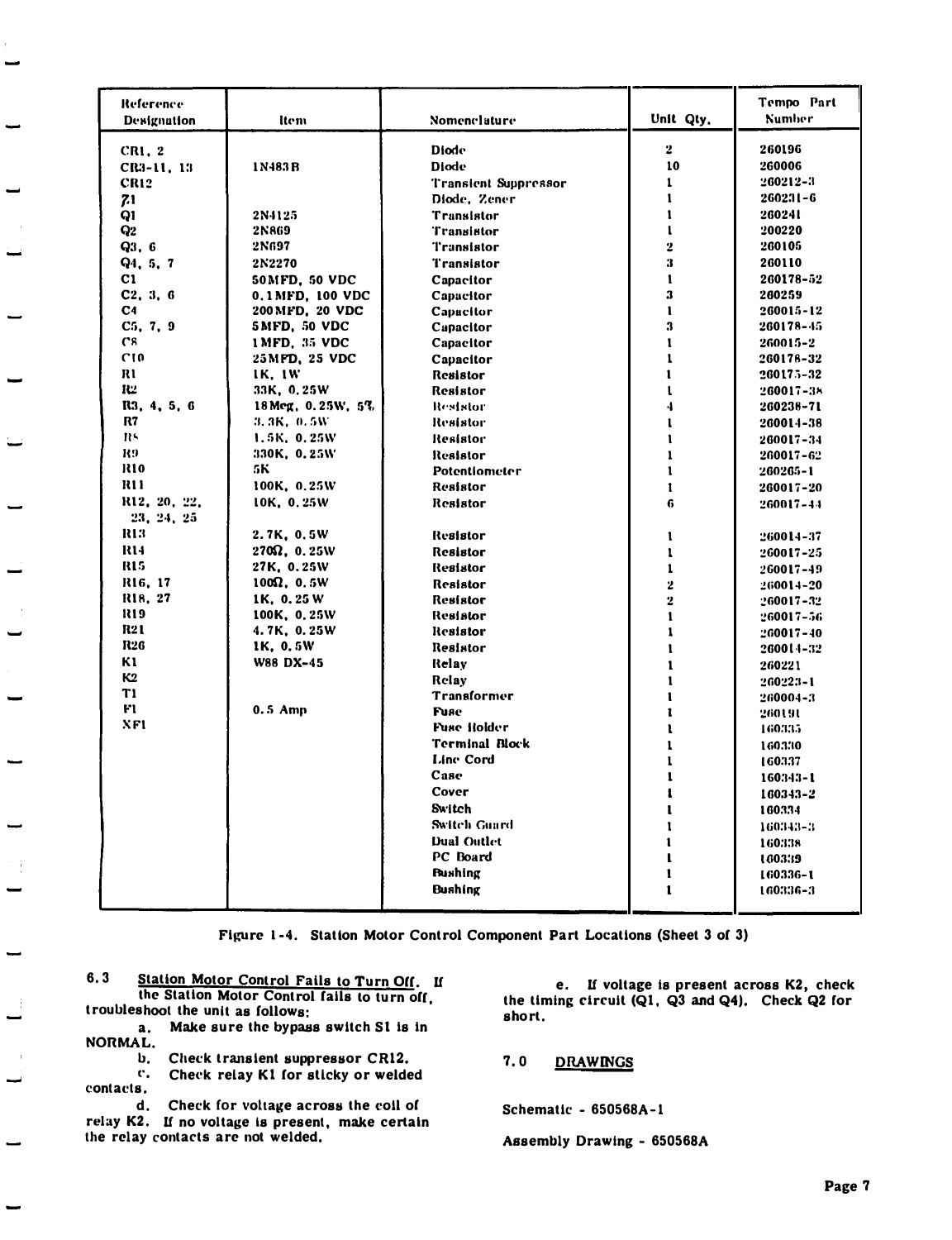



Page 8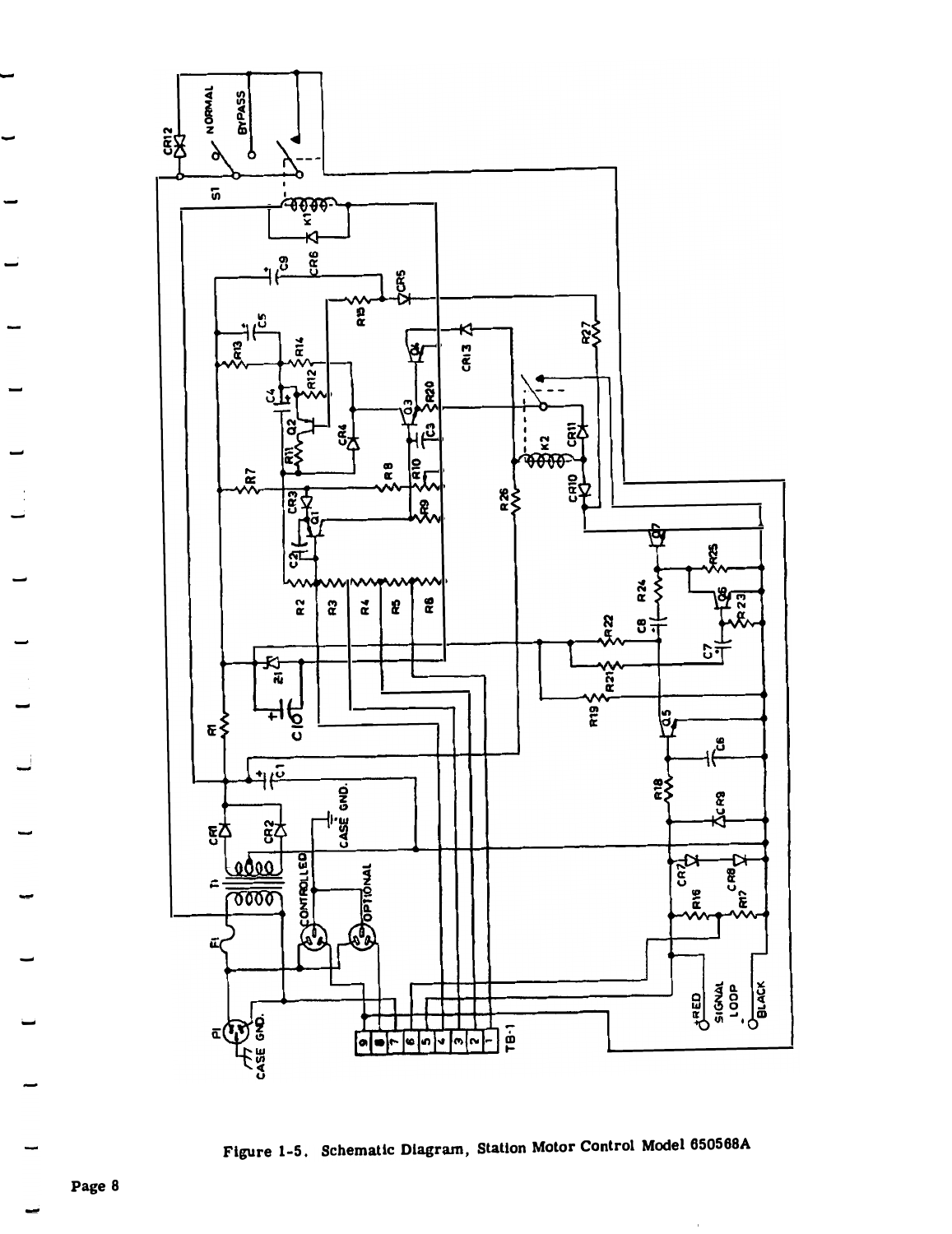



Page 9